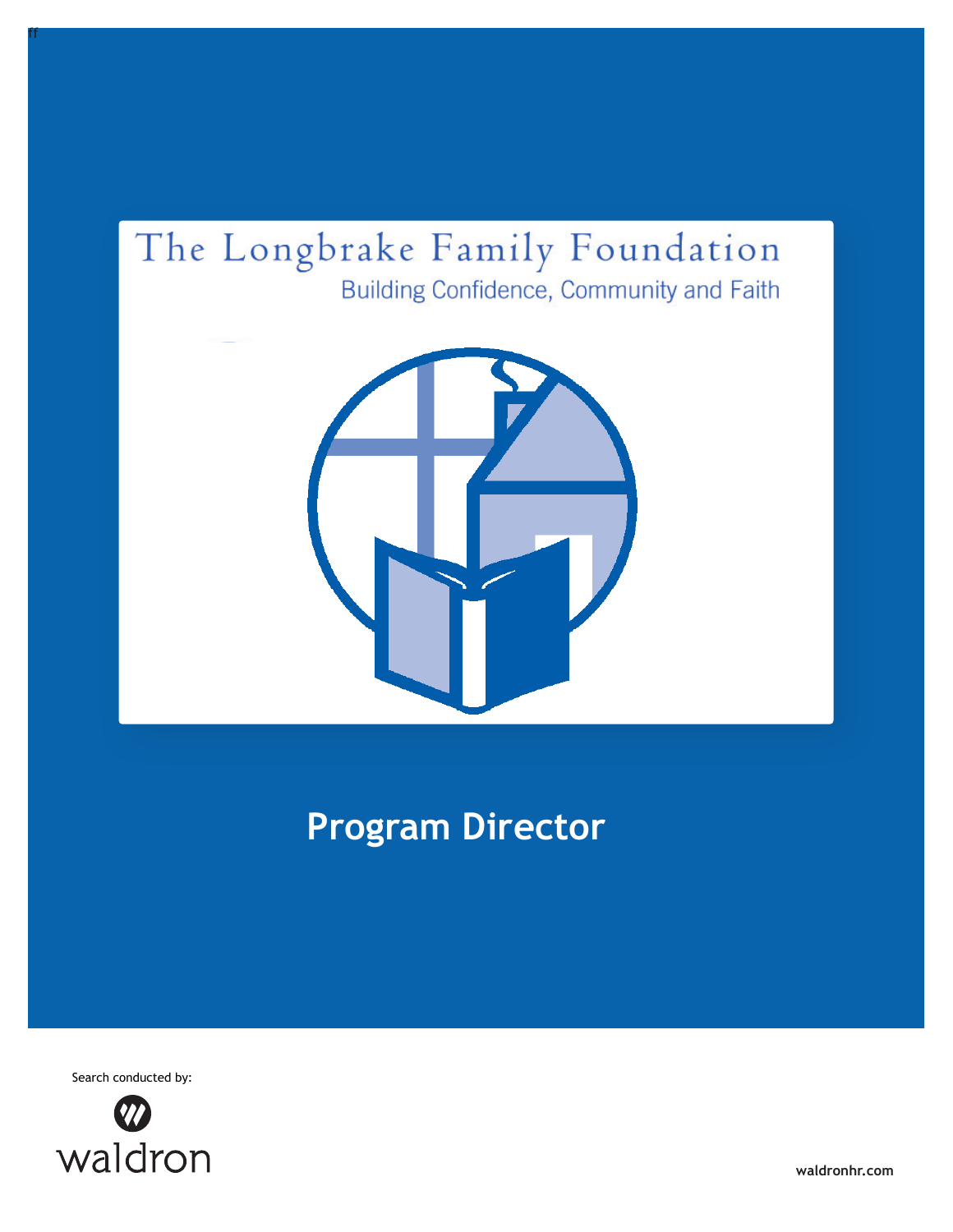### The Organization

Driven by a deep commitment to faith, family, and community service, Bill and Martha Longbrake established the Longbrake Family Foundation (tLFF) in 1999 with a clear mission:

*The Longbrake Family Foundation is committed to having a positive impact on peoples' lives through the support, growth and development of our communities. The Foundation, through non-proft organizations, seeks to give grants that aid affordable housing, education, and Christian mission. We aim to impact the communities we serve primarily through grants for innovative programs as well as ones that enable organizations to enhance and expand their services.*

Martha and Bill's four children (Derek, Mark, David and Dorothy) enthusiastically embraced the opportunity to dedicate their family's assets to beneft others and they, along with their spouses, play an active role as foundation trustees; they are the second generation (G2) and their eight children, ranging in age from 2 to 15, make up the third generation (G3).

The family's philanthropy is framed by six key values which refect who they are and how they approach their giving: Empowering—sharing resources; Innovation—taking chances on new ideas; Family—relationships matter; Christianity—expressing a focus on others; Stewardship—giving thoughtfully; and Joy—multiple generations working together to beneft others.

With a twenty-year track record of collective grantmaking experience, the Longbrake family recently determined a new strategic direction. Seeking to deepen trustee engagement and expand their impact, the Foundation has identifed a shared interest in supporting nonproft leaders who have a vision and passion to advance an organization or program and who would beneft from professional development to achieve their goals. There is a particular interest in emerging leaders exploring a new venture and/or seasoned leaders eager to advance a new initiative that has a level of risk (and reward) that may not attract other philanthropic support in its nascent stage.

### The Opportunity

The program director is a newly created role that will build on the past twenty years of family-directed work and elevate it to a new level of impact. This person will have the opportunity to shape and infuence the family's newly defned focus area and once the program design is complete, bring it to life through thoughtful implementation and managing ongoing operations. The Foundation's assets will increase in the coming years and the program(s) designed by this new leader have the potential to grow and scale signifcantly over time.

This is an entrepreneurial opportunity with signifcant autonomy to generate creative and innovative program ideas to express the family's new focus area. The program director will work in close partnership with the Managing Trustee and leverage the knowledge and insights of the full board to develop a program that has the support of all family members.

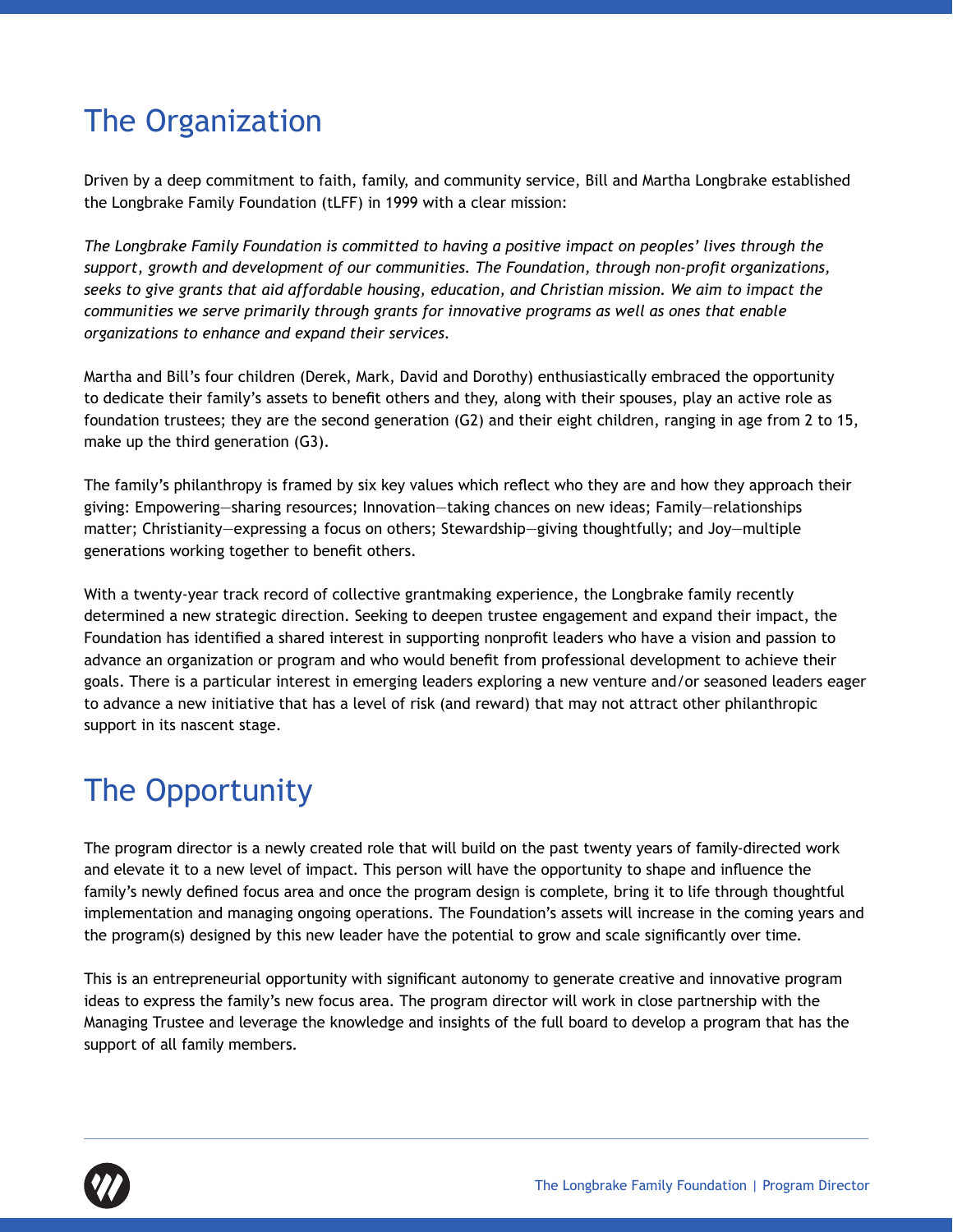### Key Priorities and Responsibilities

#### *Board Relations and Engagement*

- Readily establish trust and rapport with eight family board members and young adult members of the 3rd generation;
- Develop a strong collaborative partnership with the Managing Trustee;
- Maintain regular cadence of personalized communications with individual board members to ensure they are informed and aligned;
- Identify opportunities to leverage the diverse range of skills and expertise of individual board members; and,
- In coordination with the Managing Trustee, prepare agendas for board meetings and engage in retreat planning and facilitation.

#### *Program Design, Development & Implementation*

- Research professional leadership development models and generate conventional and unconventional approaches to new leadership program;
- In close partnership with board, co-create program vision and design a robust strategy supported by data and research that brings the vision to life;
- Build infrastructure to support program implementation and oversee day-to-day program management;
- Develop program evaluation to understand impact and revise program based on learning over time; and,
- Create and maintain relevant networks and stay current in best practices through conferences and professional development.

#### *G3 (3rd Generation) Philanthropy Education*

- With a goal of readying younger family members for a future role on the board, work closely with parents of G3 youth to identify and provide age-appropriate resources and activities to serve younger family members (ages 6 to 15); and,
- Collaborate with the Managing Trustee, and G3 mentors (non-parent family member), to create shared learning opportunities for G3 at family retreats that complement and build on what their families are providing at home.

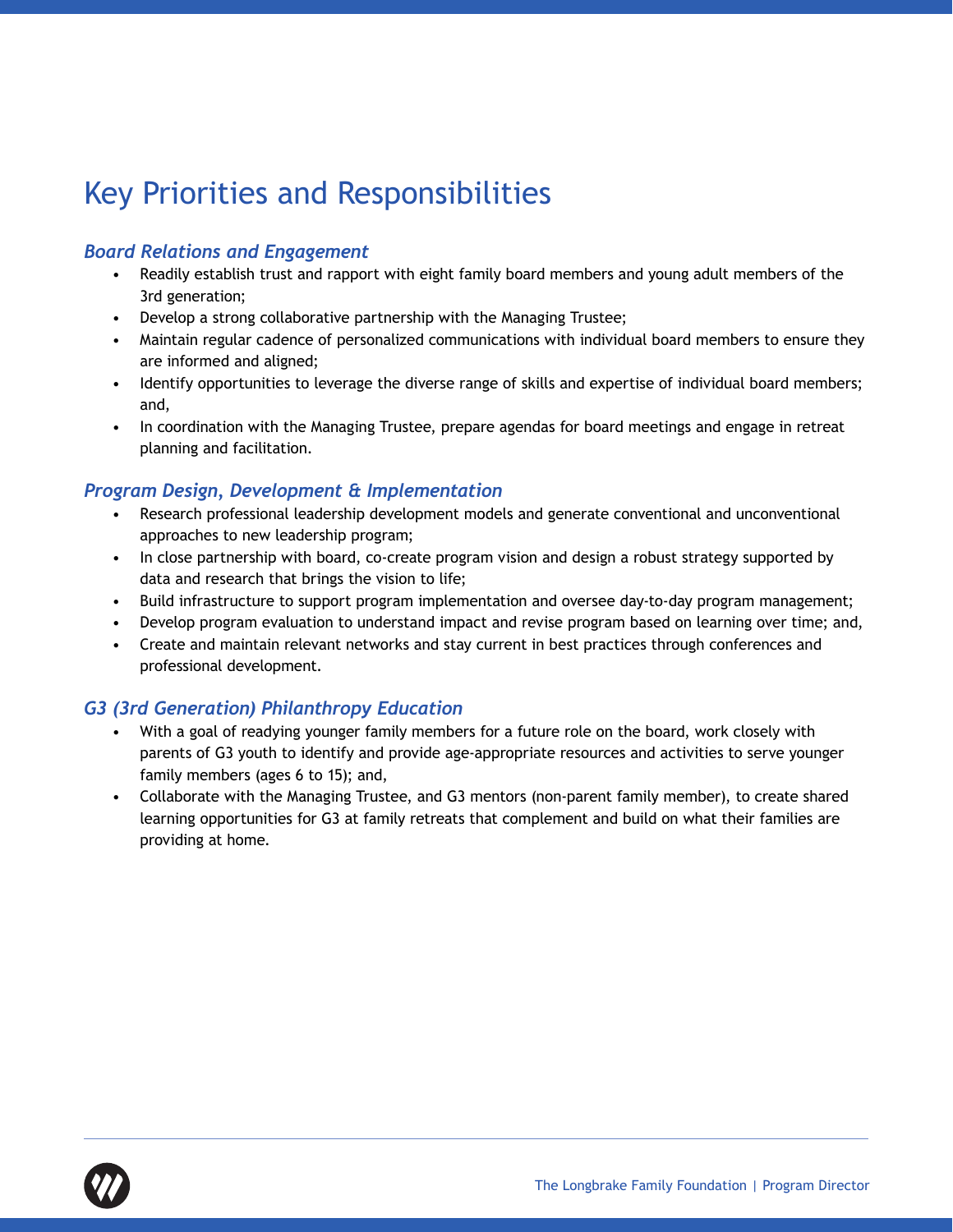## Ideal Candidate

The ideal candidate is a creative self-starter with a track record for bringing philanthropic or community-based programs to life. Critical to this role is the capacity to be generative and iterative in the early visioning stage of program design, combined with the organizational skills and eye for detail necessary for a successful program implementation.

Key functional skills essential to this role include:

- Nonprofit sector experience, ideally from work in community-based organizations;
- Direct knowledge of the challenges faced by nonprofit leaders at all career stages;
- Expertise in leadership development training, leadership coaching, or curriculum development and familiarity with best practices in running a cohort model;
- Understanding of success factors for nonprofit leaders, organizations and networks;
- Well-developed planning, and program development skills, including assessment of strengths and capacity challenges in leaders at different stages; and,
- Experience developing, launching and implementing complex projects with individuals and customized cohorts with a high level of customer satisfaction.

The successful candidate has an affirmative leadership style—unafraid to make decisions and tenacious without being alienating. At the same time, this leader understands that working with a family board requires a facilitative approach, one that puts a strong value on being consultative all the while moving the group to a decision. The successful candidate is an idea generator who holds ownership of those ideas loosely, encouraging a robust exchange of views and demonstrating receptivity to constructive feedback in pursuit of the best outcomes.

The program director has outstanding interpersonal skills that make it possible to readily establish rapport and trust with family members and a highly collaborative partnership with the Managing Trustee. The successful candidate will demonstrate a passion for engaging with families and will use that energy to great effect aligning the family around a shared vision for their new program direction.

Defining personal characteristics include self-confidence tempered with humility, diplomacy, professionalism, graciousness, and trustworthiness. Faith is a core value and integral to the Longbrake Family's identity; comfort with the family's expression of their Christian faith in board meetings and in the choice of grantees is essential.

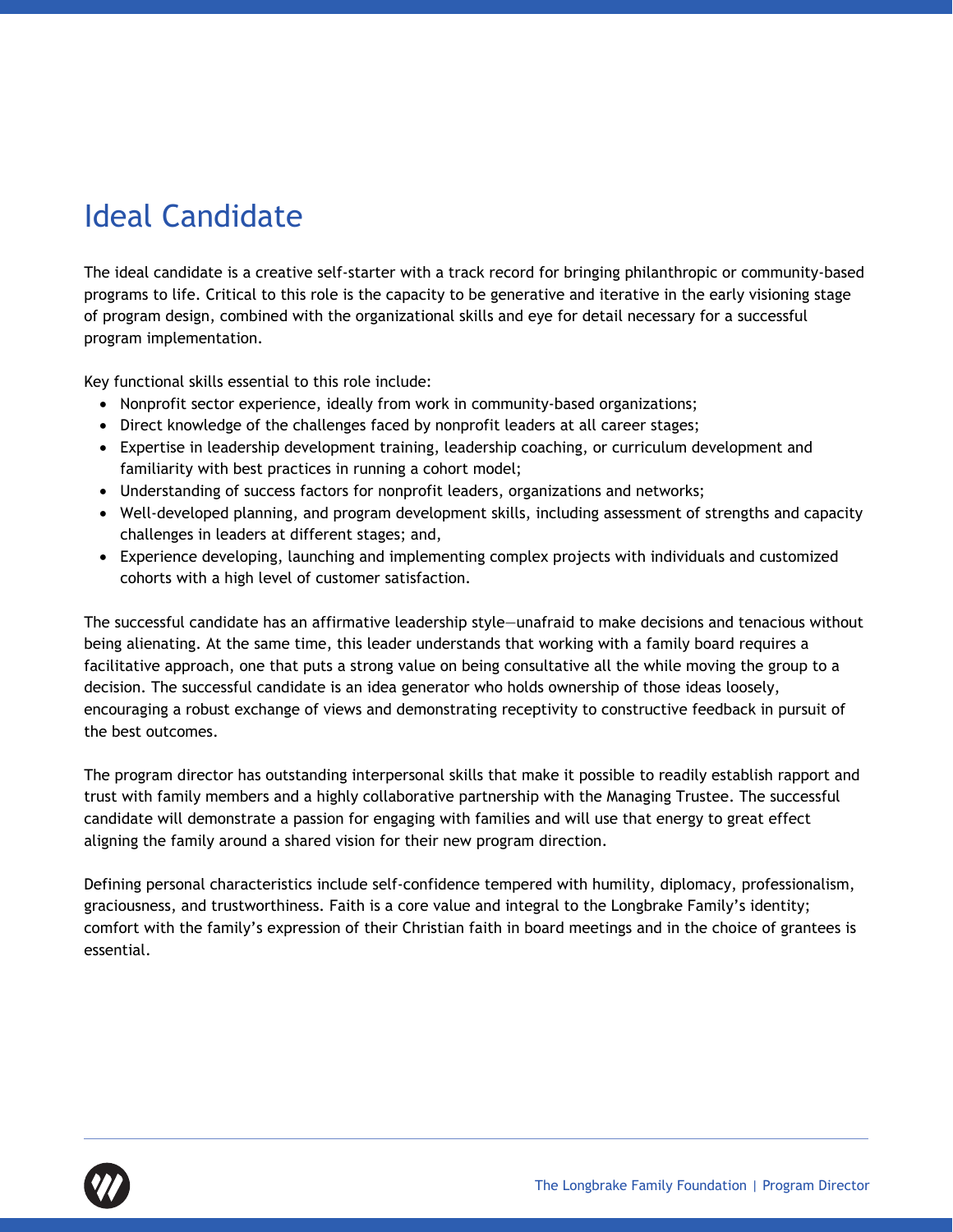## **Qualifications**

Candidates must have a minimum of 5 to 7 years in progressively responsible, hands on program management roles in philanthropy or community-serving nonprofit organizations. Significant direct experience in leadership training or coaching—either running or participating in a program of this nature—is essential. A facility with technology and knowledge of office productivity software is necessary. Candidates will be considered from diverse backgrounds that might include foundations, nonprofits or education.

Candidates should have a bachelor's degree or equivalent experience. An advanced degree in nonprofit management, public policy, social work, or HR (with an emphasis on professional development) would be appreciated.

The Foundation's office is based in Seattle, as is the Managing Trustee, but family members also reside in the Washington, DC area, New Haven, CT and upstate New York. Given this geographic disbursement of family members, and the current (and potentially future) need to work remotely, the program director may be located in any one of these four regions. An ability and willingness to travel to Seattle once or twice per year, attend an annual family retreat (location varies), meet with each family group within the first six months, and attend a relevant professional development conference with the Managing Trustee is required (assuming compliance with relevant public safety recommendations is possible).

### To Be Considered

The Longbrake Family Foundation is an equal opportunity employer, committed to a diverse, multicultural work environment. The Longbrake Family Foundation welcomes a diverse pool of candidates and does not discriminate on the basis of age, race, creed, gender, religion, marital status, veteran's status, national origin, disabili-ty or sexual orientation.

We encourage all qualified candidates to apply. Please submit your resume and cover letter expressing your interest in the position and fit for the role via [Waldron's Candidate Web Portal.](https://careers-waldron.icims.com/jobs/1143/program-director/login) Waldron's Candidate Portal. Letters should be addressed to Sarah Meyer.

*The following team from Waldron is assisting the The Longbrake Family Foundation in their search:*

**Sarah Meyer** *Search Director* Direct: 206.792.4221 Sarahmeyer[@waldronhr.com](mailto:sarahmeyer%40waldronhr.com?subject=Director%20of%20Operations%2C%20The%20Bezos%20Family%20Foundation%20)

**Mollie Smith** *Search Associate* Direct: 206.462.6190 Mollie[@waldronhr.com](mailto:sarahmeyer%40waldronhr.com?subject=Director%20of%20Operations%2C%20The%20Bezos%20Family%20Foundation%20)